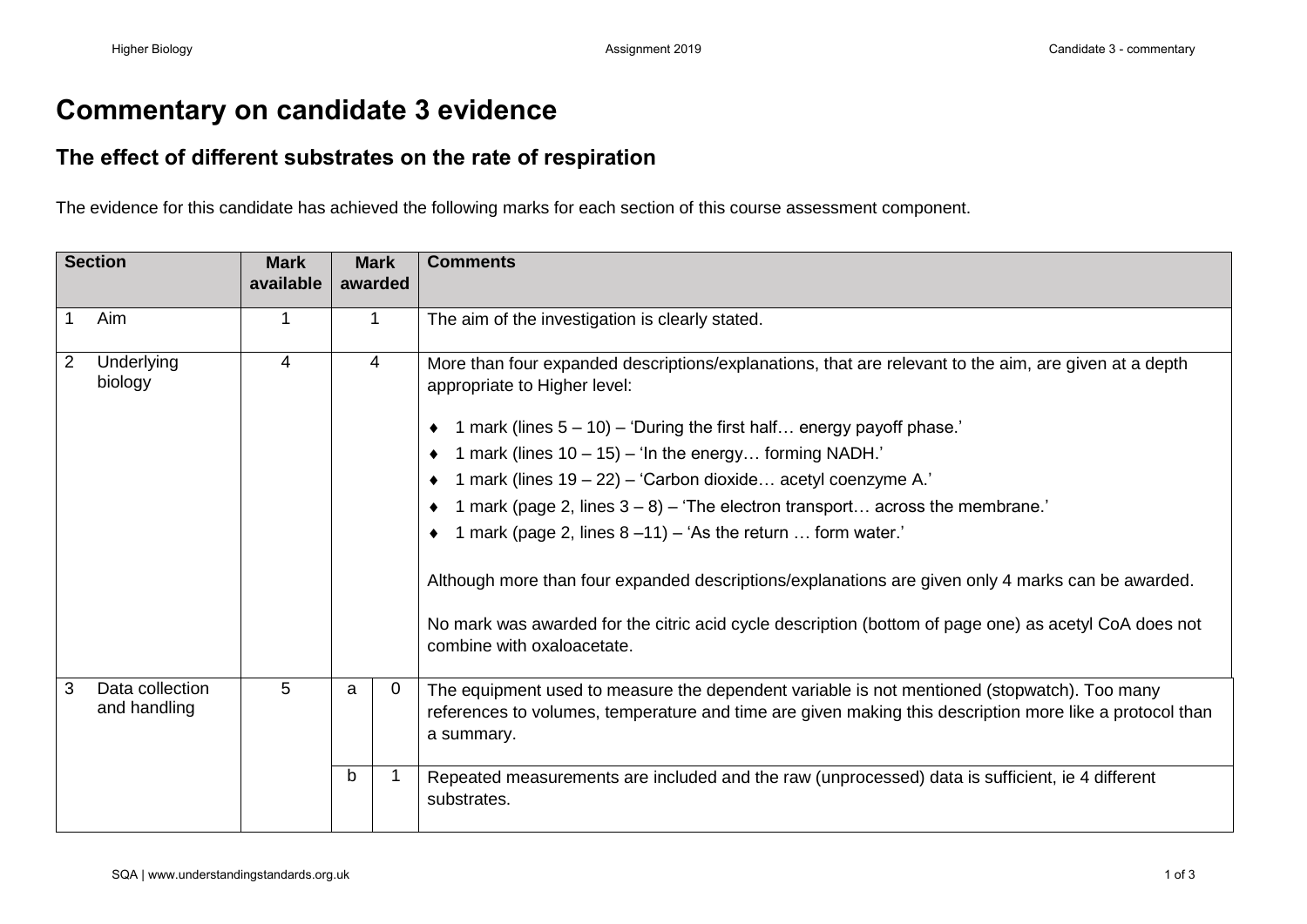| <b>Section</b>                 | <b>Mark</b> | <b>Mark</b>  |             | <b>Comments</b>                                                                                                                                                                                |
|--------------------------------|-------------|--------------|-------------|------------------------------------------------------------------------------------------------------------------------------------------------------------------------------------------------|
|                                | available   | awarded      |             |                                                                                                                                                                                                |
|                                |             | C            | 0           | The heading of 'Time taken to respire' does not clearly indicate what is being measured.                                                                                                       |
|                                |             | d            | -1          | A bar chart is included showing the respiration rate of the same four substrates as the candidate's own<br>experiment.                                                                         |
|                                |             | e            | 0           | A full URL is provided with the data rather than a citation.                                                                                                                                   |
| Graphical<br>4<br>presentation | 4           | a            | -1          | The graph produced is based on the candidate's experimental data. A bar graph has been selected which<br>is the appropriate format for this data.                                              |
|                                |             | b            | -1          | Both axes have suitable scales.                                                                                                                                                                |
|                                |             | C            | 1           | Both axes have suitable labels and units.                                                                                                                                                      |
|                                |             | d            | $\mathbf 1$ | All values are plotted correctly and bars with clear tops are drawn.                                                                                                                           |
| 5<br>Analysis                  | -1          | 0            |             | The identification of three sugars in common is correct but stating maltose is the quickest in the internet<br>source is incorrect.                                                            |
|                                |             |              |             | Nowhere in the report has the candidate made the link between the indirect measurement (time taken for<br>colour to change) and the rate of respiration.                                       |
| Conclusion<br>6                | -1          | 0            |             | As the internet data shows the substrates ranked in a different order to the experimental data, no<br>conclusion can be drawn relating to the order of substrates and the rate of respiration. |
|                                |             |              |             | It would be acceptable to state that no conclusion could be drawn, with justification for this provided.                                                                                       |
| Evaluation                     | 3           | $\mathbf{1}$ |             | 1 mark was awarded for identifying human judgement as a source of error and justifying the use of a<br>colorimeter instead to improve accuracy.                                                |
|                                |             |              |             | No mark was awarded for the use of a better timer and justification, as a more accurate timer would not<br>allow a better comparison to the other source.                                      |